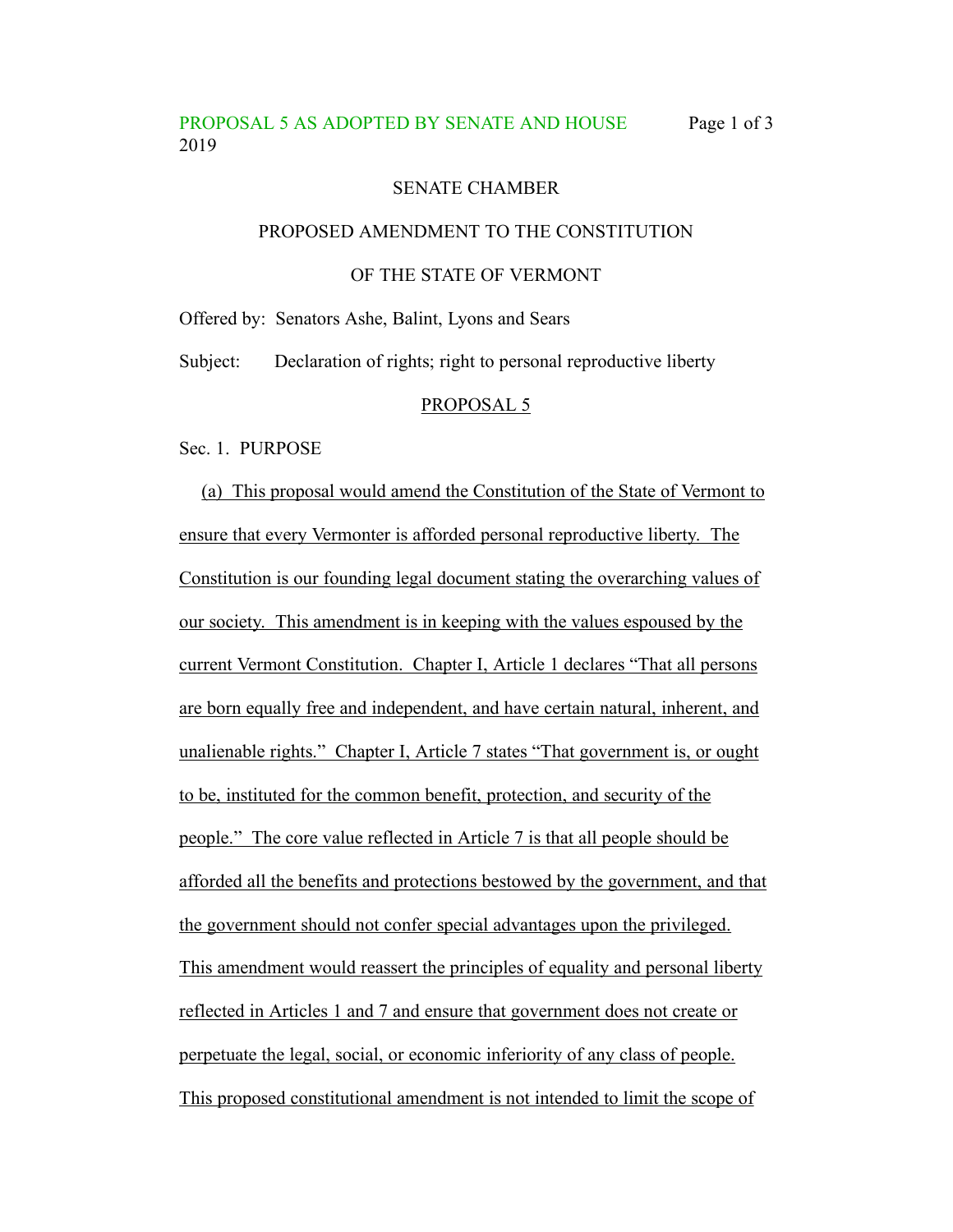## PROPOSAL 5 AS ADOPTED BY SENATE AND HOUSE Page 2 of 3 2019

rights and protections afforded by Article 7 or any other provision in the Vermont Constitution.

(b) The right to reproductive liberty is central to the exercise of personal autonomy and involves decisions people should be able to make free from compulsion of the State. Enshrining this right in the Constitution is critical to ensuring equal protection and treatment under the law and upholding the right of all people to health, dignity, independence, and freedom.

Sec. 2. Article 22 of Chapter I of the Vermont Constitution is added to read: Article 22. [Personal reproductive liberty]

That the people are guaranteed the liberty and dignity to determine their own life's course. The right to personal reproductive autonomy is central to the liberty protected by this Constitution and shall not be denied or infringed unless justified by a compelling State interest achieved by the least restrictive

*Sec. 2. Article 22 of Chapter I of the Vermont Constitution is added to read: Article 22. [Personal reproductive liberty]*

means.

*That an individual's right to personal reproductive autonomy is central to the liberty and dignity to determine one's own life course and shall not be denied or infringed unless justified by a compelling State interest achieved by the least restrictive means.*